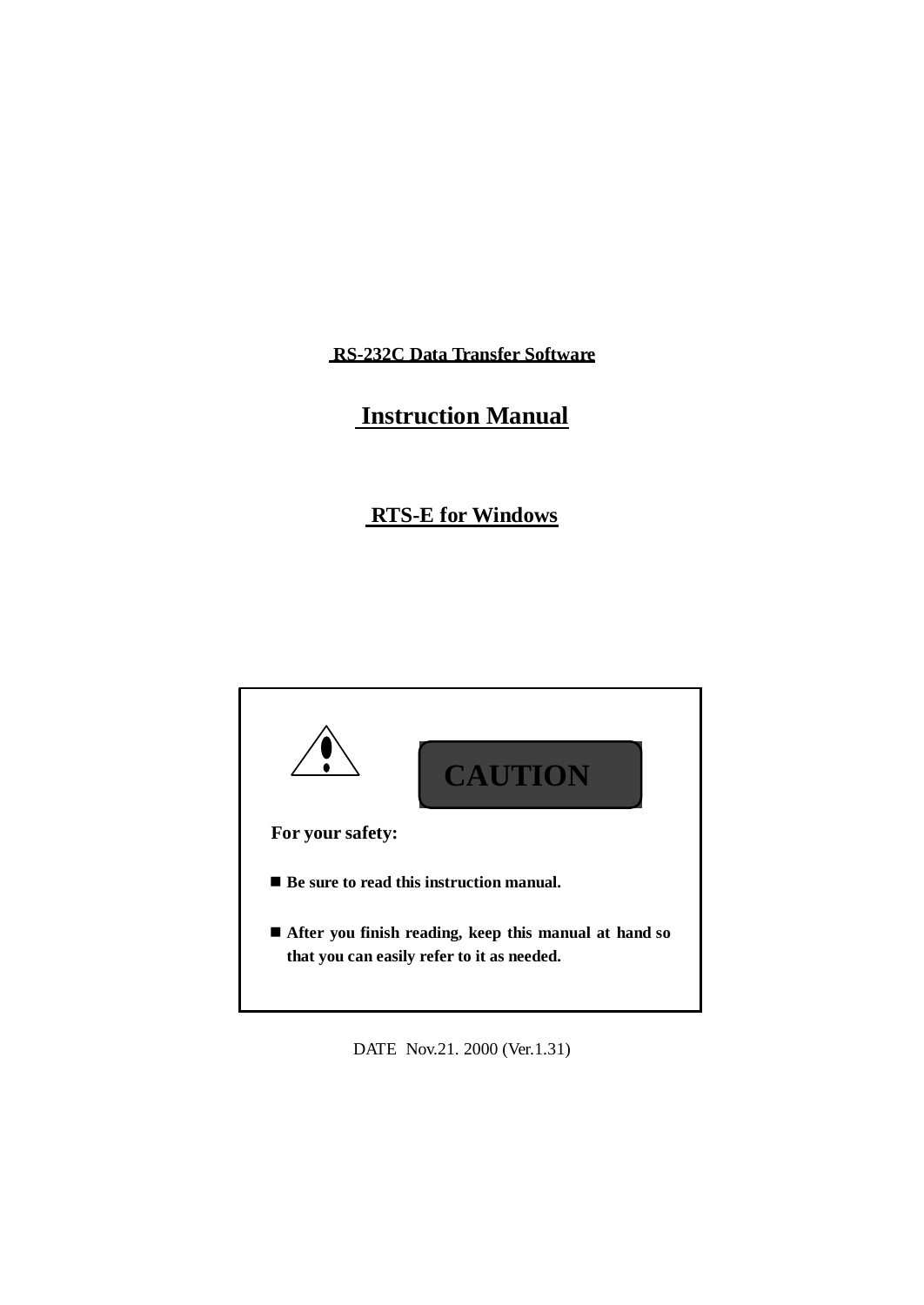# Getting Started

Thank you for purchasing this product from Shinko Corporation.

- This instruction manual is mentioned about the precaution in use of the software and the way of operating it. Read this instruction manual to the end to make it use it under the good condition forever and ever.
- $\blacksquare$  Keep this instruction manual carefully by the side of the body after you read it.
- Be sure to read it before you set up this software because there is a README.TXT file that a precaution · mentioned the latest information in the SETUP CD-ROM.

# Caution

- Reproduction in any manner whatsoever without the written permission of Shinko Corporation is strictly forbidden.
- This software is settled in one computer, and one set of purchase is a principle.
- Information in this document is subject to change without notice.
- Read a software use contract well. It is refused firmly to use this software and an instruction manual for the one without our consent.
- Approve it because it is hardly responsible for the influence of the result that this software and an instruction manual were employed at all though assurance is being expected about the contents of this product.
- Approve it as for the operation of this product because it can't cope with a question such as the operation, macrocosm of each application without relations.
- Make contact to our company if there are a doubtful point if and point which it notices.

# About the trademark

- Windows95/98/NT/XP/VISTA, Excel and Word are registered trademarks of Microsoft Corporation.
- The company name that others are mentioned, a product name are the registered trademark of each company or a trademark.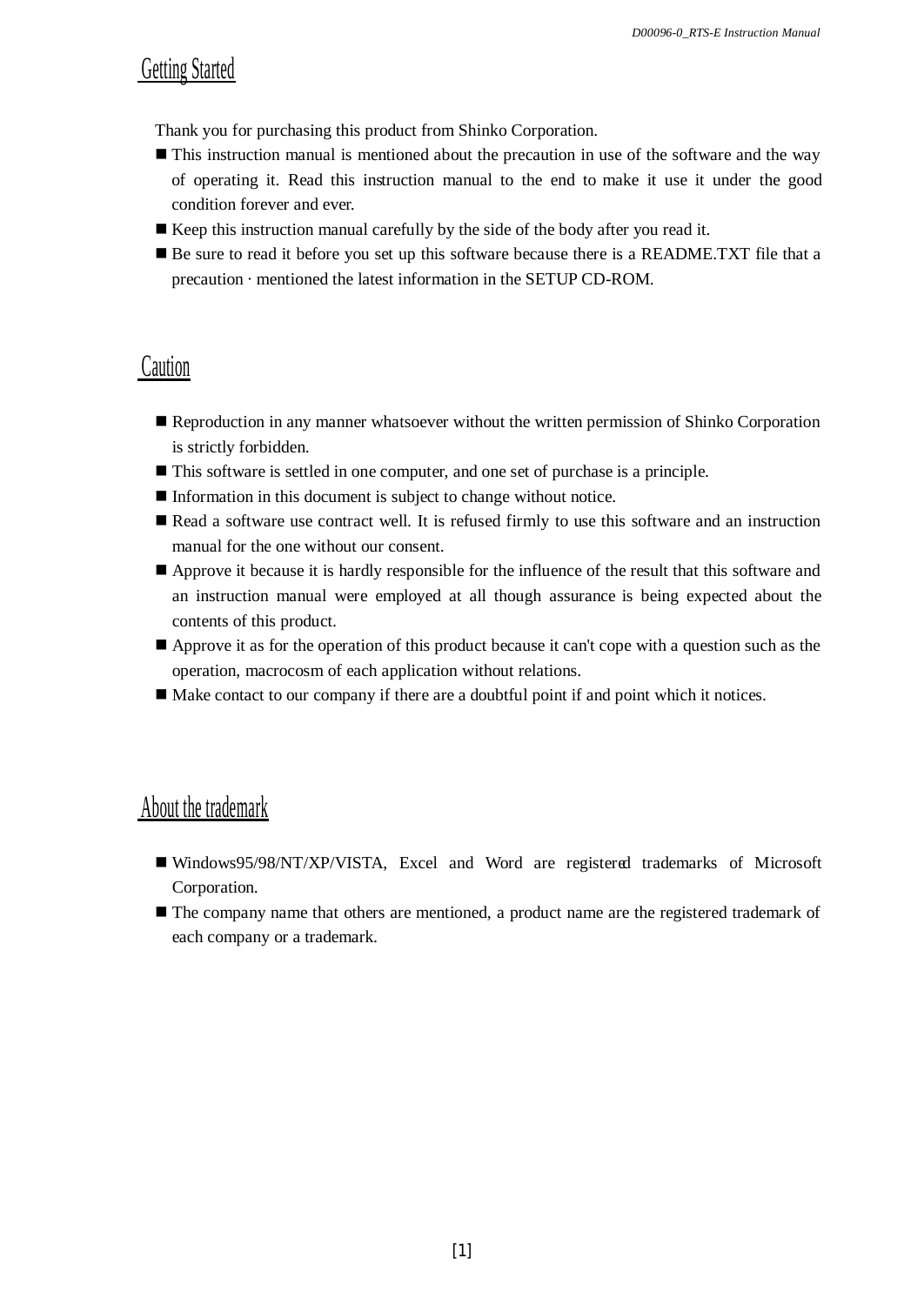# About the Software License Agreement

Read the following **Software License Agreement** well before using this software. Assent to the use of this software when you can have it agree on this contract. This product can't support it when it can't have it agree on this contract. And, return this software to the purchase agency or our company when you can't have it agrees on this contract.

# Software License Agreement

# **Article 1 Use assent**

The copyright of this software (Say a program disk and an instruction manual, the following "product".) and all the right belong to the Shinko Corporation (Say the following "our company".) To the guest, and assents to (the use right) which use "product" for in accordance with this regulation.

# **Article 2 Use limitation**

It can't be used by more than one user again that a use limitation "product" is used with more than one computer at the same time.

# **Article 3 Prohibition such as reproduction**

It can't change into the prohibition guest such as reproduction if he reproduces "all" the products or a part and it is analyzed so far as it isn't mentioned in the instruction manual.

As for the guest, a sale, a transfer, loan, and so on don't let the third party use "all the" products or a part for the one without our approval in advance.

# **Article 4 Warranty**

It is exchanged gratis if "product" is received and it is within 90-day when there is a physical defect in the evidence "product".

# **Article 5 Immunity**

Our company does no guarantee about "the product" except for the case that it is decided as the former passage, too. Or, our company isn't responsible for all damage to arise directly in indirect about the use of "the product". But, it is decided that our company provides the software and related information when modification software is published within one year after it is delivered to the guest.

# **Article 6 The extinction of the use right**

The use right which it assents to by the first article lapses or when it was related to "product" by violating the statute of copyright law others and our copyright and other right were violated when the extinction guest of the use right violates this contract.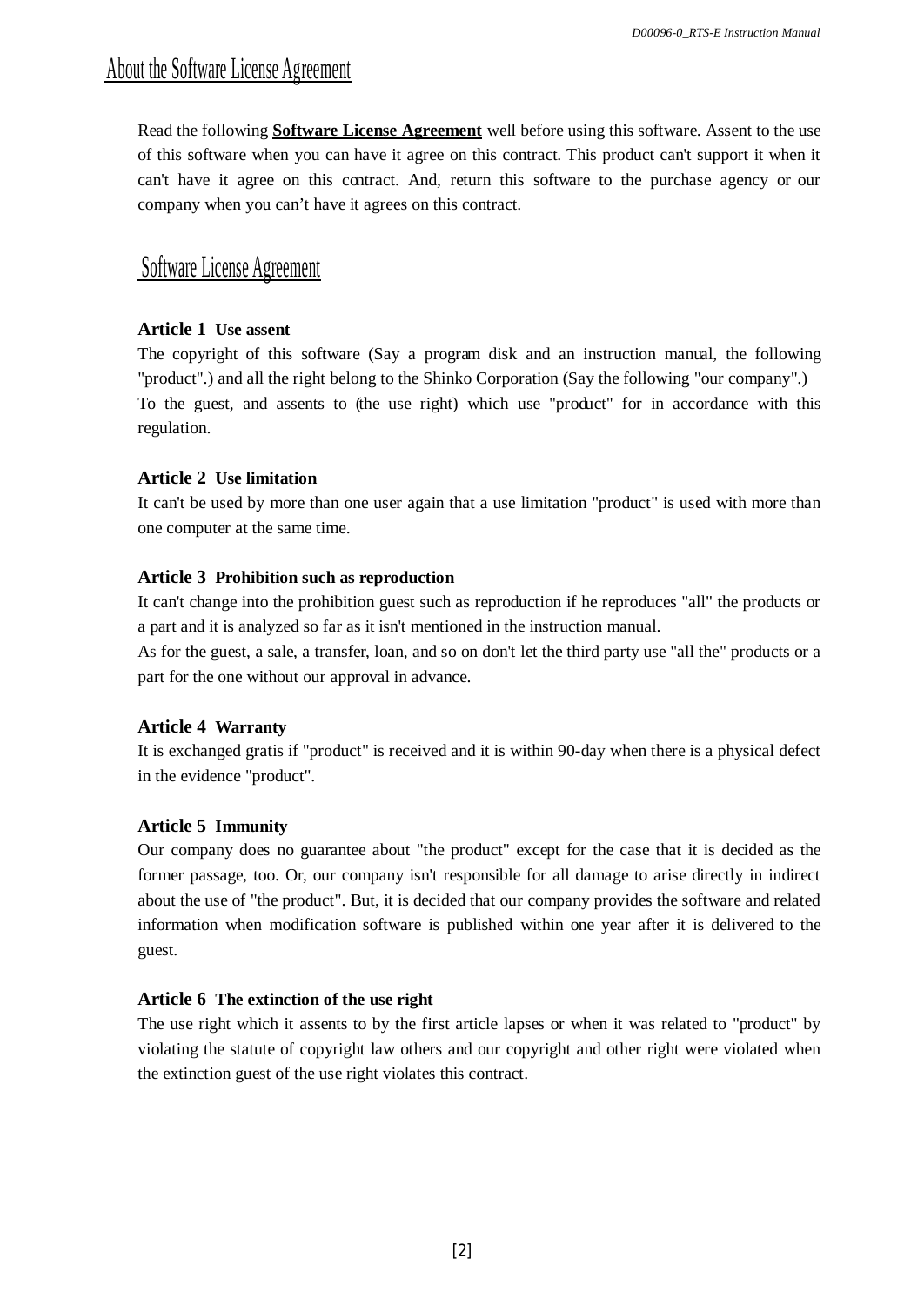# Contents

| • Getting Started Financial Communication of the Started Table 3 and Table 3 and Table 3 and Table 3 and Table 3 and Table 3 and Table 3 and Table 3 and Table 3 and Table 3 and Table 3 and Table 3 and Table 3 and Table 3 a                                                                                                 |
|--------------------------------------------------------------------------------------------------------------------------------------------------------------------------------------------------------------------------------------------------------------------------------------------------------------------------------|
| • Caution<br>[1]                                                                                                                                                                                                                                                                                                               |
| • About the trademark                                                                                                                                                                                                                                                                                                          |
| • About the Software License Agreement <b>Constant (2)</b> About the Software License Agreement                                                                                                                                                                                                                                |
| • Software License Agreement <b>Constanting Constanting Constanting Constanting Constanting Constanting Constanting Constanting Constanting Constanting Constanting Constanting Constanting Constanting Constanting Constanting </b>                                                                                           |
|                                                                                                                                                                                                                                                                                                                                |
| 1. Outline                                                                                                                                                                                                                                                                                                                     |
| 2. For the basis 1                                                                                                                                                                                                                                                                                                             |
|                                                                                                                                                                                                                                                                                                                                |
| $(2)$ RS-232C condition                                                                                                                                                                                                                                                                                                        |
|                                                                                                                                                                                                                                                                                                                                |
| (3) Contents of a package 2                                                                                                                                                                                                                                                                                                    |
| 3. Setting up                                                                                                                                                                                                                                                                                                                  |
|                                                                                                                                                                                                                                                                                                                                |
|                                                                                                                                                                                                                                                                                                                                |
|                                                                                                                                                                                                                                                                                                                                |
| $(2)$ Basic operation $\cdots$ $\cdots$ $\cdots$ $\cdots$ $\cdots$ $\cdots$ $\cdots$ $\cdots$ $\cdots$ $\cdots$ $\cdots$ $\cdots$ $\cdots$ $\cdots$ $\cdots$ $\cdots$ $\cdots$ $\cdots$ $\cdots$ $\cdots$ $\cdots$ $\cdots$ $\cdots$ $\cdots$ $\cdots$ $\cdots$ $\cdots$ $\cdots$ $\cdots$ $\cdots$ $\cdots$ $\cdots$ $\cdots$ |
|                                                                                                                                                                                                                                                                                                                                |
|                                                                                                                                                                                                                                                                                                                                |
| 5. Others                                                                                                                                                                                                                                                                                                                      |
|                                                                                                                                                                                                                                                                                                                                |
| (1) Precaution                                                                                                                                                                                                                                                                                                                 |
| (2) Setting up the output control www.communications.com/                                                                                                                                                                                                                                                                      |
| $(3)$ Q&A                                                                                                                                                                                                                                                                                                                      |
| (4) User registration manufactured and the method of the set of the set of the set of the set of the set of the set of the set of the set of the set of the set of the set of the set of the set of the set of the set of the                                                                                                  |
| (5) Address                                                                                                                                                                                                                                                                                                                    |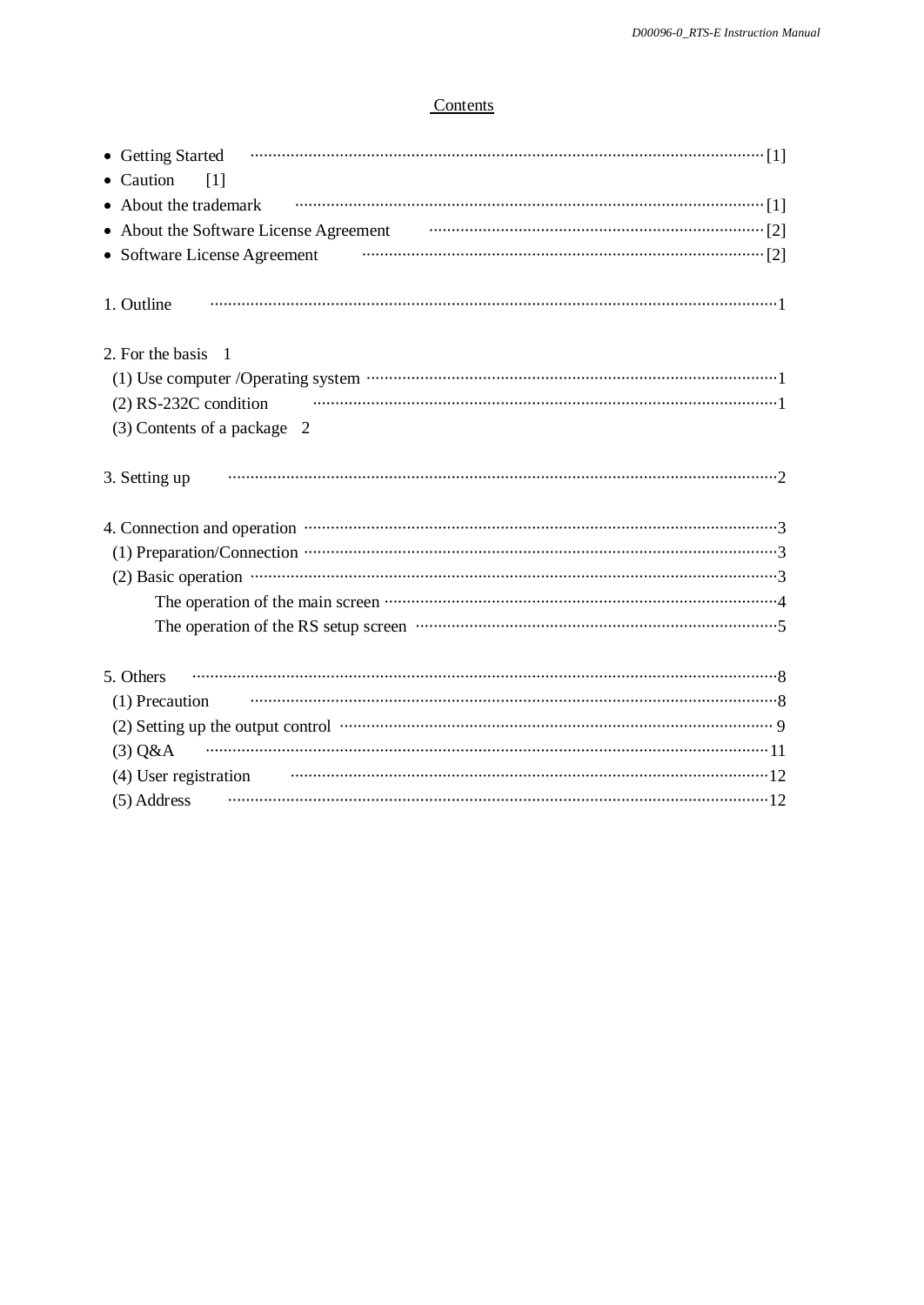# **1.Outline**

Windows can take in the RS-232C output data of our company electronic balance by using this software with the general-purpose application. Data from the electronic balance are transferred with the keyboard image for the applicable application.

# **2.For the basis**

(1)Use computer / Operating System

• The computer that the following OS moves by the PC/AT interchange machine, the PC-9800/PC-9821 series.

 $Windows95 + IE3.0$ 

Windows98

- i486DX4 66MHz CPU loading model beyond the equivalent is recommended.
- The memory of 16MB and more, the display of the resolution  $640\times480$  above is recommended.
- The vacancy of 20MB and more is necessary for the hard disk
- One RS-232C port (COM1-4) that can be occupied by this software is necessary.

**Caution:** When more than IE3.0 isn't being installed with Windows95, a part of the control

(OCX) can't be installed normally.

All movements aren't assured though even Windows NT 4.0 (beyond SP3) works tentatively.

# (2)The RS-232C condition of this software

It copes with our electronic balance. Set up a setup of output control of the electronic balance by the intake condition of the input data.

# ■ The condition which can be established

- $\bullet$  COM port  $: 1$  to 4
- Baud rate : 1200 / 2400 / 4800 / 9600 bps
- Format : standard / S (Difference is a P6 reference.)
- Additional data : Unit / Status / Date / Time / Item 1 / Item 2 / Item 3
- Fixed condition
	- Synchronous form : Asynchronous
- Communication form : Full duplex
- Start bit : 1 bit
- Data bit  $\therefore$  8 bit (Standard) / 7 bit (S)
- Parity bit  $\therefore$  No (Standard) / Odd (S)
- Stop bit  $: 2$  (Standard) / 1 bit (S)
- Protocol : Without a protocol
- Delimiter : CR•LF

#### **Corresponding electronic balance**

An electronic balance manufactured by our company. A single direction or the inst allation of both directions RS -232C output is

necessary.

**Caution:** When a RS-232C/USB change cable is used, electronic balance data can be taken in via the USB port. (Only Windows98 copes with it. With USB-RSA manufactured by I-O DATA® , movement confirmation.)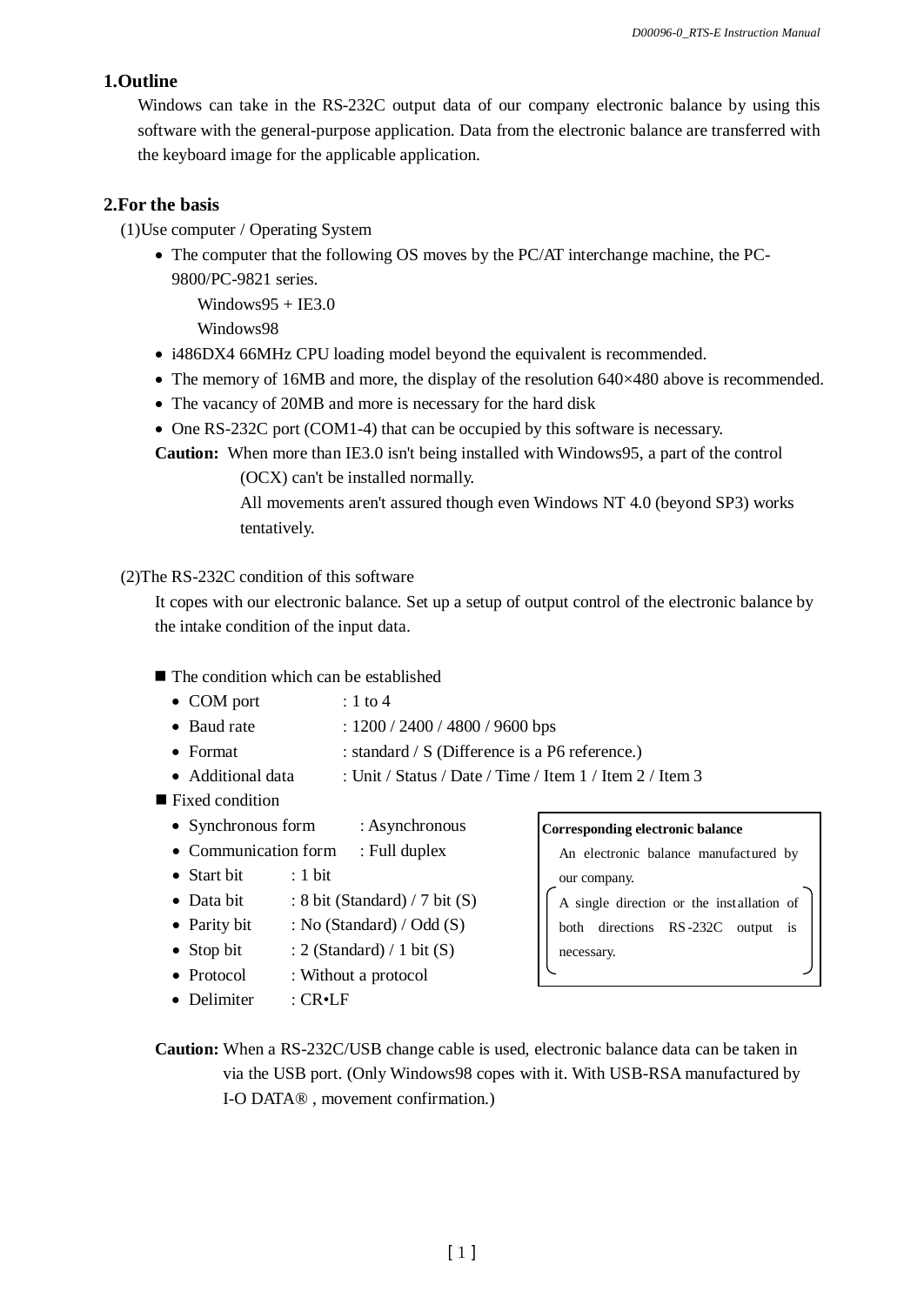(3)Contents of a package

| <b>SETUP CD-ROM</b>       | 1 set   |
|---------------------------|---------|
| <b>Instruction Manual</b> | 1 copy  |
| Connection cable          | 1 cable |

**Caution:** The application (in such cases as Excel, Word) that becomes a forwarding address isn't contained. Prepare separately.

## **3.Setting Up**

- (1)Turn on your computer. Please check that Windows95/Windows98 operates normally. Close all programs, including any anti-virus programs.
- (2)Insert the SETUP CD-ROM into your CD-ROM drive.
- (3)Click **Start**, point to **Settings**, click **Control Panel**, and then double-click **Add/Remove Programs**.
- (4)On the **Install/Uninstall** tab, click **Install…**, and then follow the instructions that appear on the screen.
- (5)It confirms that "**[]\SETUP.EXE**" is indicated on the command line of the **Run Installation Program**, and then click **Finish**. ([] is a CD-ROM drive name.)
- (6)After Setup initializes, **RTS-E for Windows Setup** begins. Follow the instructions that appear. It clicks on the **Setup** button without changing usually it because folder of the place of Setup is confirmed.
- (7)Setup is completion if a "**RTS-E for Windows** Setup was completed successfully." message comes out.

The above is fundamental contents of setting up.

#### **Precaution**

- During Setup, follow directions if the message that **Restart** is necessary for is indicate. Again, do Setup from the beginning.
- Stop Setup when the message of "\*.DLL file is using it,  $\cdots$ " is indicated. When other applications (applications starting with start up) started, let all those applications finish. Again, do Setup from the beginning.
- Start a computer again after you remove a SETUP CD-ROM after setup.
- Confirm that the date/time of the computer is set up properly.

### **About uninstall**

- Click **Start**, point to **Settings**, click **Control Panel**, and then double-click **Add/Remove Programs**.
- On the **Install/Uninstall** tab, click **RTS-E for Windows**, and then click **Add/Remove Programs**.
- Follow the instructions that appear on your screen.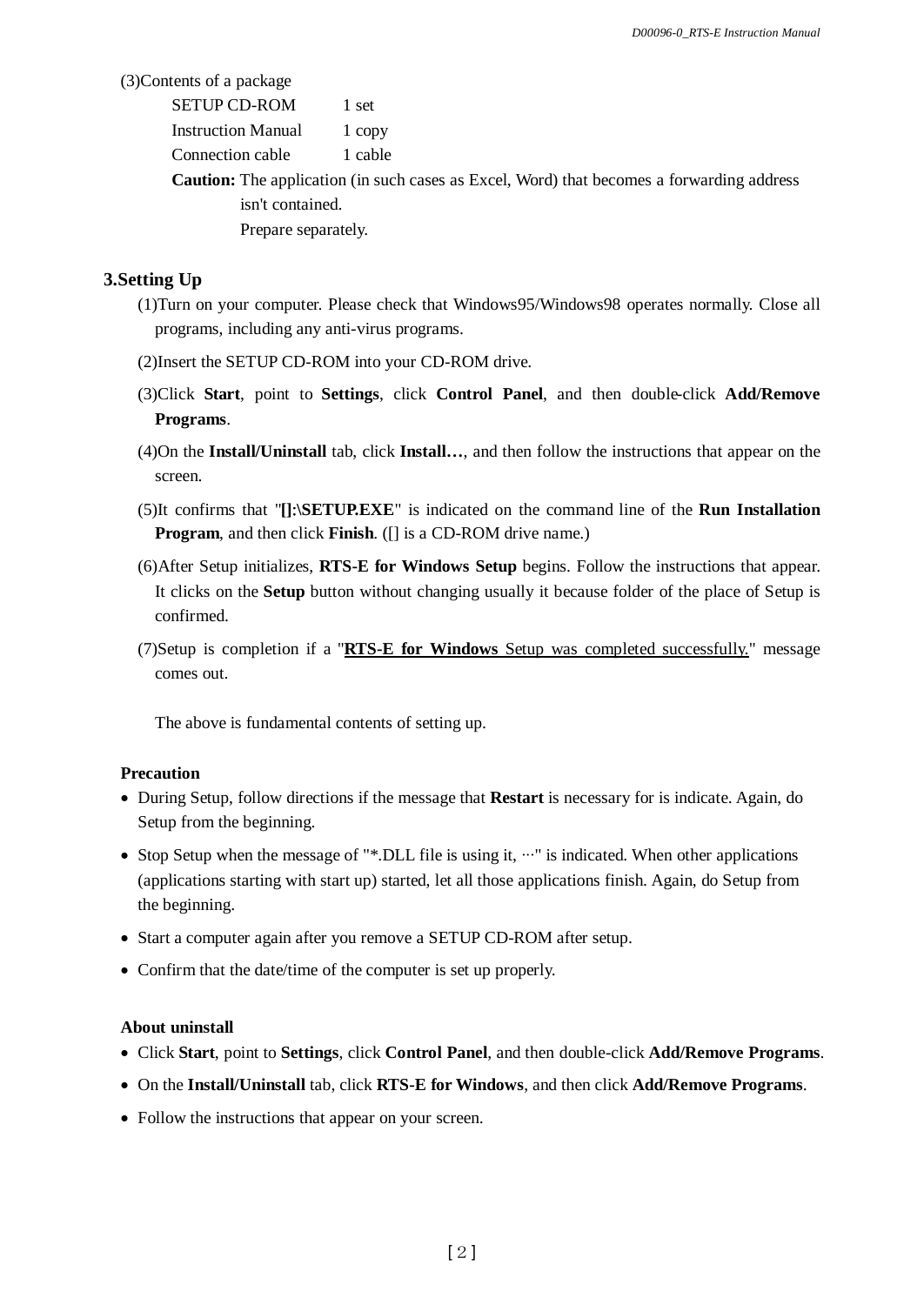### **4.Connection and operation**

#### (1)Preparation/Connection

Prepare the computer which installed an electronic balance (with the RS-232C output) manufactured by our company and this software.

Connect the space of the RS-232C connector of the electronic balance and the computer with the attached connection cable under the condition that the power supply of each machine is cut off.

### (2)Basic operation

Turn on the power in order of the electronic balance, the computer.

Make a setup of output control of the electronic balance the setup of the output (**o.c. 3**) once after the operation key push for the continuous output (**o.c.** 1) setup when a setup of an interval is  $\bf{0}$ second when a setup of an interval of this software is more than **2** seconds. (Output control setup reference.) The operation of the computer explains mouse operation to the master. How to write mouse operation is shown in the following.

| Click        | Press and release the left mouse button once.                    |
|--------------|------------------------------------------------------------------|
| Double-click | Quickly press and release the left mouse button twice.           |
| Drug         | A mouse is moved with the left button of the mouse pushed.       |
| Select       | A mouse cursor is checked with the data position, and it clicks. |

This software is started after the computer start.

Confirm that there is a COM port number to indicate in a COM port number to use with the computer, and the screen after you start this software.

Change a COM port number on the "the setup of RS" screen when it is different. After it is fitted to the electronic balance, it clicks on the "setup" button on other setup conditions as well "Do you change a setup file?" Click on "yes" in the question.

# **< The method which starts this software >**

- Click the **Start** button and point to **Programs** -> **RTS-E** selected.
- Right-click the **Start** button -> Then click **Open** -> Then double-click **Program** folder -> Then double-click **RTS-E** folder -> Copy the short cut of **RTS-E** on the desk-top computer. It double-clicks on the **RTS-E** short cut in made desk-top computer.

#### **The fundamental way of operating it** (In the case of the interval measurement)

- Make an electronic balance continuous output (**o.c.1**), and start the application of wanting to input data, and specify a data input position.
- This software is started, and a setup of an interval is made two-second .
- It clicks on the **Start** button of the main screen. Then, a main screen is made the smallest, and an icon goes on and off.
- It confirms that the applicable application of wanting to input data is active.
- Data on the electronic balance are inputted in the designated position of the applicable application in every interval time.
- Click on "RTS" of the task bar when you suspend a data transfer. A transfer is stopped, and a main screen is indicated.
- This software is finished when it clicks on the **Exit** button.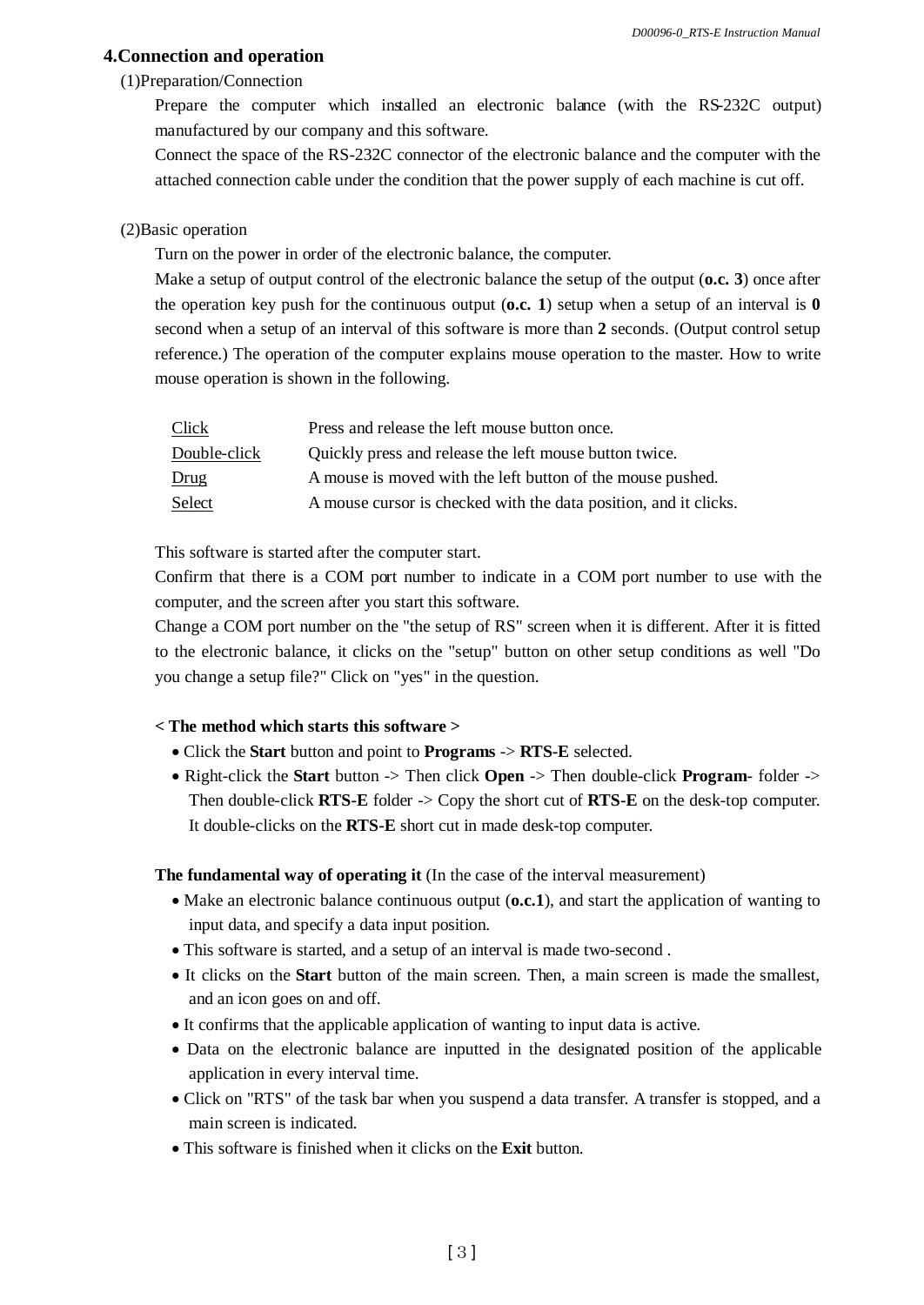### **The operation of the main screen**

When it starts, it becomes the following screen.

Even a keyboard can be operated except for the mouse operation. Underlined letter button can be operated with the **Alt** key + underlined letter key. Moreover, a button is chosen by the **Tab** key, and it can be carried out with the **Enter** key.

Click on the **RS set** button with the establishment such as a communication condition.

When interval time is more than 15 seconds, the one except for the communication condition of the setup screen can be changed as to the start condition. An establishment change in the start condition. --- Click when the indication of task bar is "\*RTS\*".

**Be careful because it becomes stop condition when it clicks when the indication of the task bar is " RTS ".** It becomes automatically the smallest when it was three seconds ago of the transfer even on the way to change a setup.

When interval time is 0 second, " RTS Wait " will be indicated in the task bar, and transfer time will be indicated at the time of the one except for it next time.

The contents of the following screen are setups at the time of standard shipping.



Present contents of a setup are indicated. Click on the **RS set** button when you change it. COM1 ] : COM Port selected value 1200 bps ] : Baud rate selected value E ] : Enter selected value  $E:$  Enter  $U:$  Up  $D:$  down  $L:$  Left  $R:$  Right Std AUSDTO T1T2T3 IT=1800 ] : Format and Additional data selected value A : Indicate it when a forwarding address is fixed U : Indicate it when a unit is added S : Indicate it when a distinction/status is added D : Indicate it when a date is added T : Indicate it when a time is added O : Indicate it when a title output is added T1 : Indicate it when a item 1 is added T2 : Indicate it when a item 2 is added T3 : Indicate it when a item 3 is added  $IT=$ : Interval setting value indication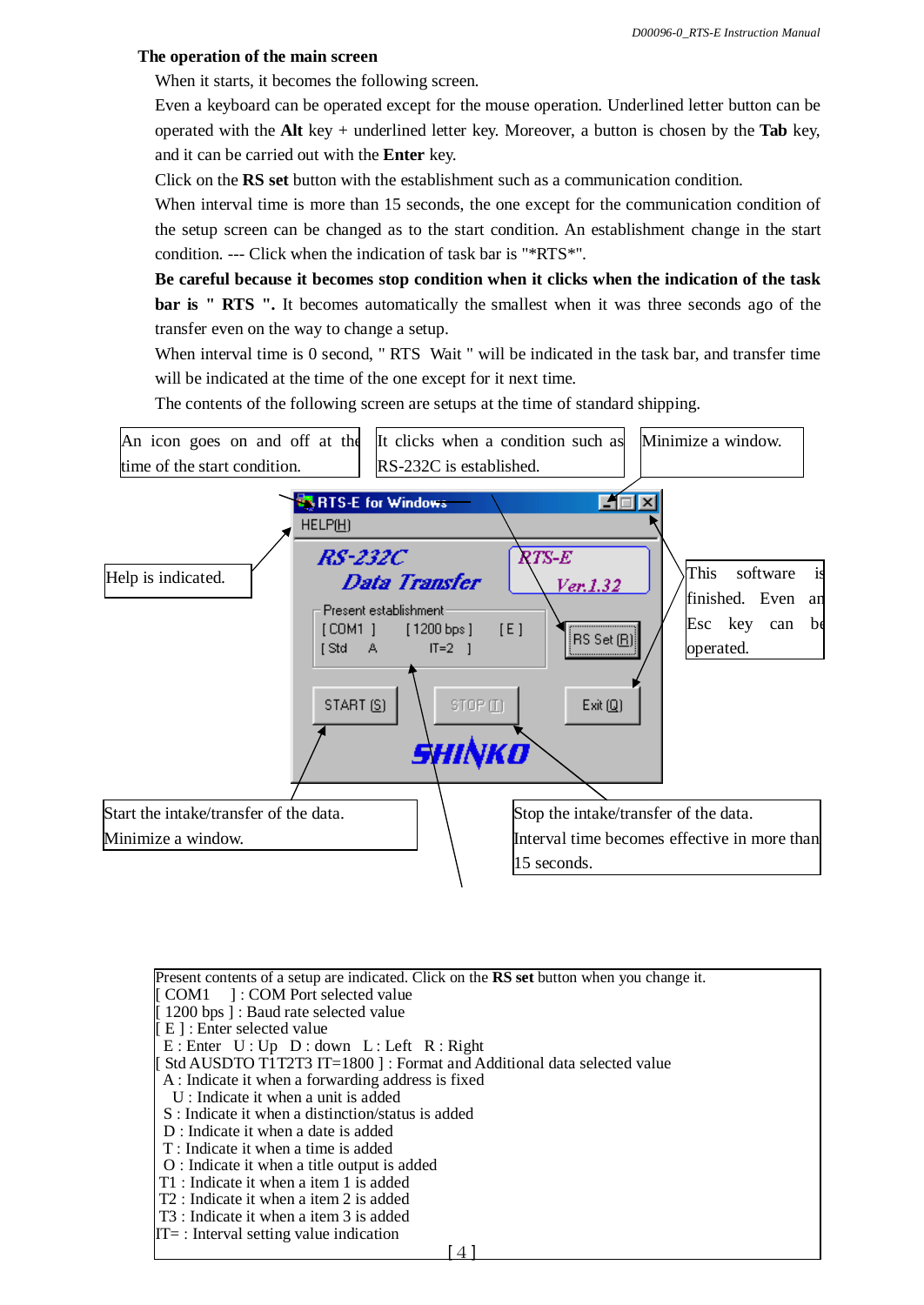## **The operation of the RTS-E setup screen**

A condition such as RS-232C is established. (Refer to the next page for the details.)

Even a keyboard can be operated except for the mouse operation. Underlined letter button can be operated with the **Alt** key + underlined letter key. Moreover, a button is chosen by the **Tab** key, and it can be carried out with the **Enter** key.

Each item of the "Baud rate", "format" inside can be chosen by the **Arrow** key. The item of the "Additional data" inside is chosen with the **Arrow** key, and on/off of the check is made of **Space** key in it. When a connection is normal, input data are

indicated, and "OK" is indicated by green at the upper right. Timer intake is possible. A balance is made a setup of When data are wrong points, indication (Even continuous output at the time of use of an interval a message box is indicated.) does an error timer. message, and "Error" is indicated by red at the 0 : Continuous intake upper right. Except for 0, until 2-1800-second (30 minutes) The condition of RS-232C is established. COM port : COM1 - 4 Format: Standard / S (Refer to P6) Input data can be confirmed by Baud rate: 1200/2400/4800/9600 bps clicking on the **TEST** button. RTS-E Setup 口回风 The forwarding Port number **Baud rate** Connection test address of the COM<sub>1</sub>  $G = 1200$  $\blacktriangledown$ **Test button click** data can be fixed.  $C_{1}$  2400 Format TEST Interval timer G Std  $C$  4800 [sec]  $C.9600$ Forwarding address C Special ঢ় Transfer data fixation except for the Enter select **Additional data** measurement value can be  $\Box$  Unit  $\Box$  Title output [ Title ] [Contents of an item ] established.п Status  $\Box$  Item1 LotNo. Number Date  $\Box$  Item2 **I**Kind Sample Time  $\Box$  Item3 Charge Name Normal  $(\underline{N})$  $Set(S)$ Cancel A setup screen is closed without A setup is changed, and a setup screen is closed. changing contents of a setup.<br>Even an Esc key can Even an Esc key can b "Do you change a initialize file?" operated. Operation with this window becomes the following. It is the item that a user writes it down and which Yes=Initialize file is changed can be changed. The contents that it was written No =Initialize file isn't changed down here are transferred with the data. It can be Contents of a change are effective to the inputted to an item 20-character each. completion. The contents (COM port is removed.) of the setup screen are returned to settlement of the following standard. Baud rate : 1200 bps Format : Std

Interval timer : 2 seconds Forwarding address fixation : Yes Additional data : No Enter select : Enter Click on the **Set** button again to make settlement of a standard effective.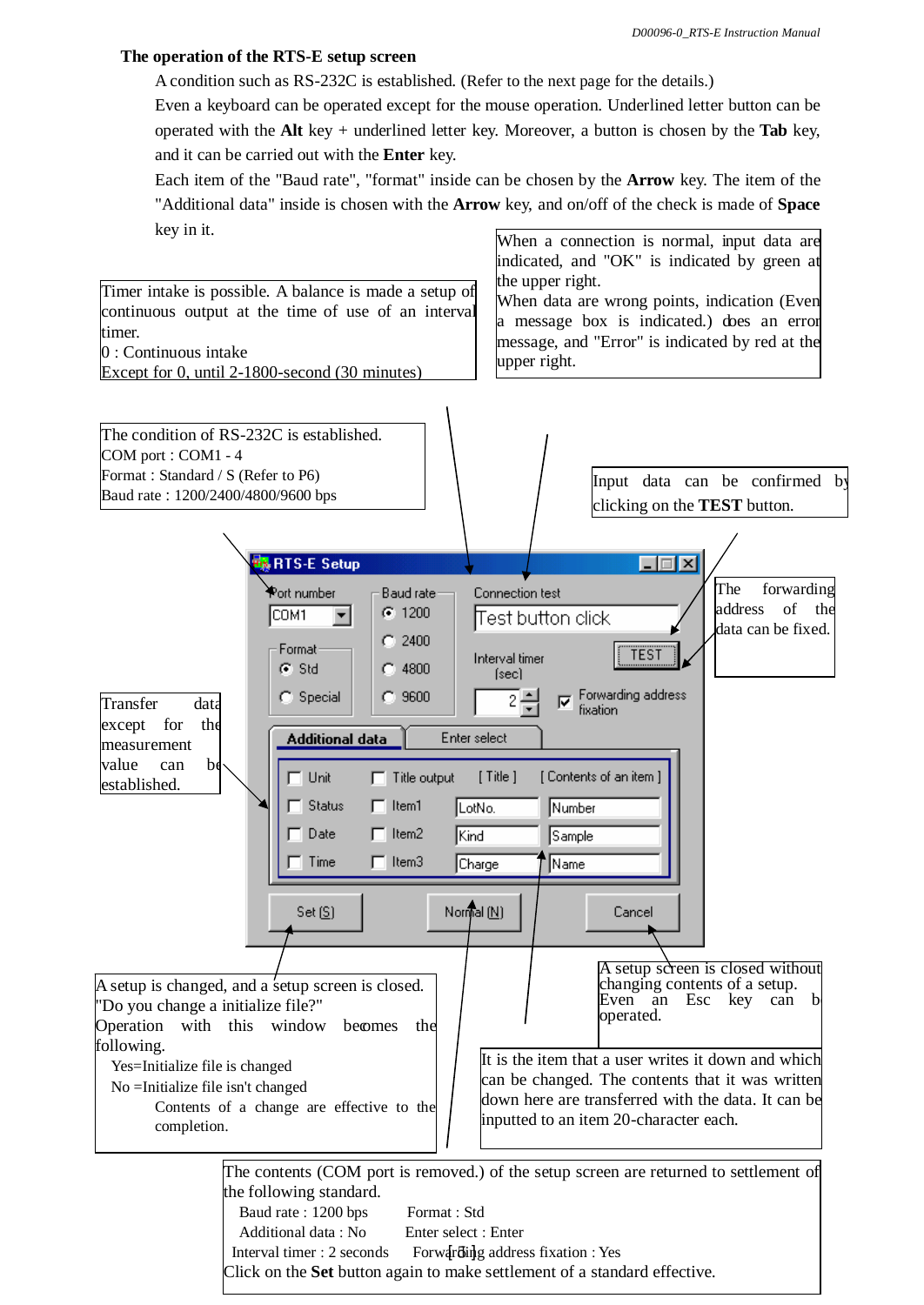### **RTS-E setup screen operates it. (continuation)**

The details of a setup of a condition such as RS-232C are explained.

#### ■ Setup of a condition of RS-232C

Fit the setup of the balance to each item of format/Baud rate referring to that indication because the contents to establish with the balance when a mouse is put together are indicated.

# **Format Standard It is chosen at the time of the standard electronic balance. (Except for the thing of the SH series and the same kind)**

**Format S It is chosen at the time of the electronic balance of the kind which is the same as the SH series.**

Distinguish 6 (**IF.1**) /7 (**IF.2**) digit of the data automatically when you choose a "**Standard**". Distinguish 16 (**code: 721**) /22 (**code: 722**) character of the data automatically when you choose "**S**".

Set up Baud rate in **9600**bps only when using an **ARX series**.

## ■ Connection test with the balance

The normality/wrong point of the setup of RS-232C can be checked.

Click on the **TEST** button after you connect a computer and a balance with the attached connection cable and fit the setup of the balance to the setup of this RS setup screen. If it is normal, "**OK**" is indicated by green at the upper right, and data on the balance are indicated in the text box.

Remove an error cause referring to the message because "**Error**" is indicated by red at the upper right and an error message corresponding to those contents is indicated when there is a wrong point Click on the **TEST** button again when you change a setup.

## **Interval timer**

When setup value is 0 second, data are taken in by the continuance. When it is set up in more than two seconds, the intake of the data is done in that setup second number interval. When the intake of the interval is done, a forwarding address is set up in the fixation automatically. A setup of a fixation can be canceled later, too. **Make the setup of the balance continuous output (o.c. 1).** An interval is stopped when it clicks when the indication of the task bar is " RTS ". When the indication of the task bar is "\*RTS\*". (It is indicated when interval time is more than 15 seconds.) Contents of a setup can change an interval with going on when it clicks on.

#### **The fixation of the forwarding address**

A data forwarding address can be fixed by checking it.

In this case, it is fixed by the application of transferring data first.

Data are surely transferred for the forwarding address application even if application except for the forwarding address is being operated when a forwarding address is fixed. But, this function is to be careful by the condition of the application except that it is being started because it may not work normally. And, specify forwarding address application again when it starts again because forwarding address application isn't remembered when you finish this software.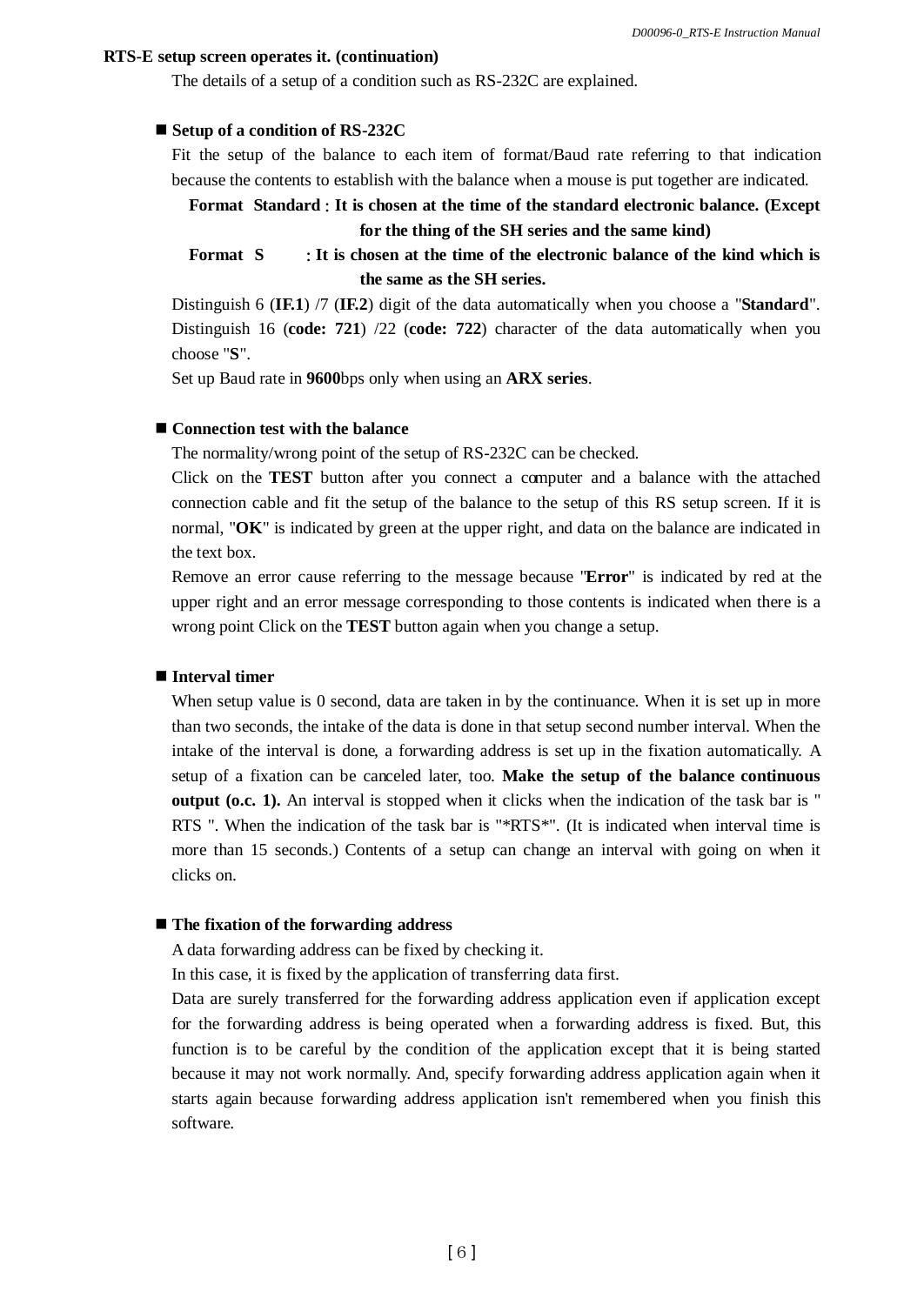### ■ Additional data

The item that a check was put in the data is added and outputted.

And, the "status" checks item establishes "distinction" and "status" data at the same time.

Output "Yes"/"No" can set up a title only in the beginning by **Title output** item at the time of the additional data output.

The title/data when it is completely set up become the followings.

(Example) : Transfer data become data on comma stop form. (Title)  **"Measurement value", Unit, Distinction, Status, Date, Time, Lot NO., Kind, Charge**<br>Data)  $\sqrt{ }$ (Data)

**"+00000.0", G,G,S,1999/03/05,10:49:02, Number, Sample, Name**

Use title output by the table calculation software and so on when an item name is necessary. And, when there are no additional data, a title isn't outputted, and only measurement value is outputted in it.

A format is not in "the distinction" and the "status" data by the setup of "S" in the case of "It doesn't have a data ID code." (16 character). ("Only" becomes output even if a check is being put.) "A data ID code" is outputted in the part of the "status" data in the case of "data ID code addition" (22 character). (From the head of the data, the part of 6 character)

## ■ Enter Select

The Enter Select of the transfer data can be changed.



Choose "**Enter**" when you transfer data to the memo pad and Word as a textbook. Start a new paragraph in every transfer data of one time.

Choose "Up", "Down", "Left" or "Right" either by the table calculation software (in such cases as Excel) after you transfer data to each cell every direction which be cell direction move.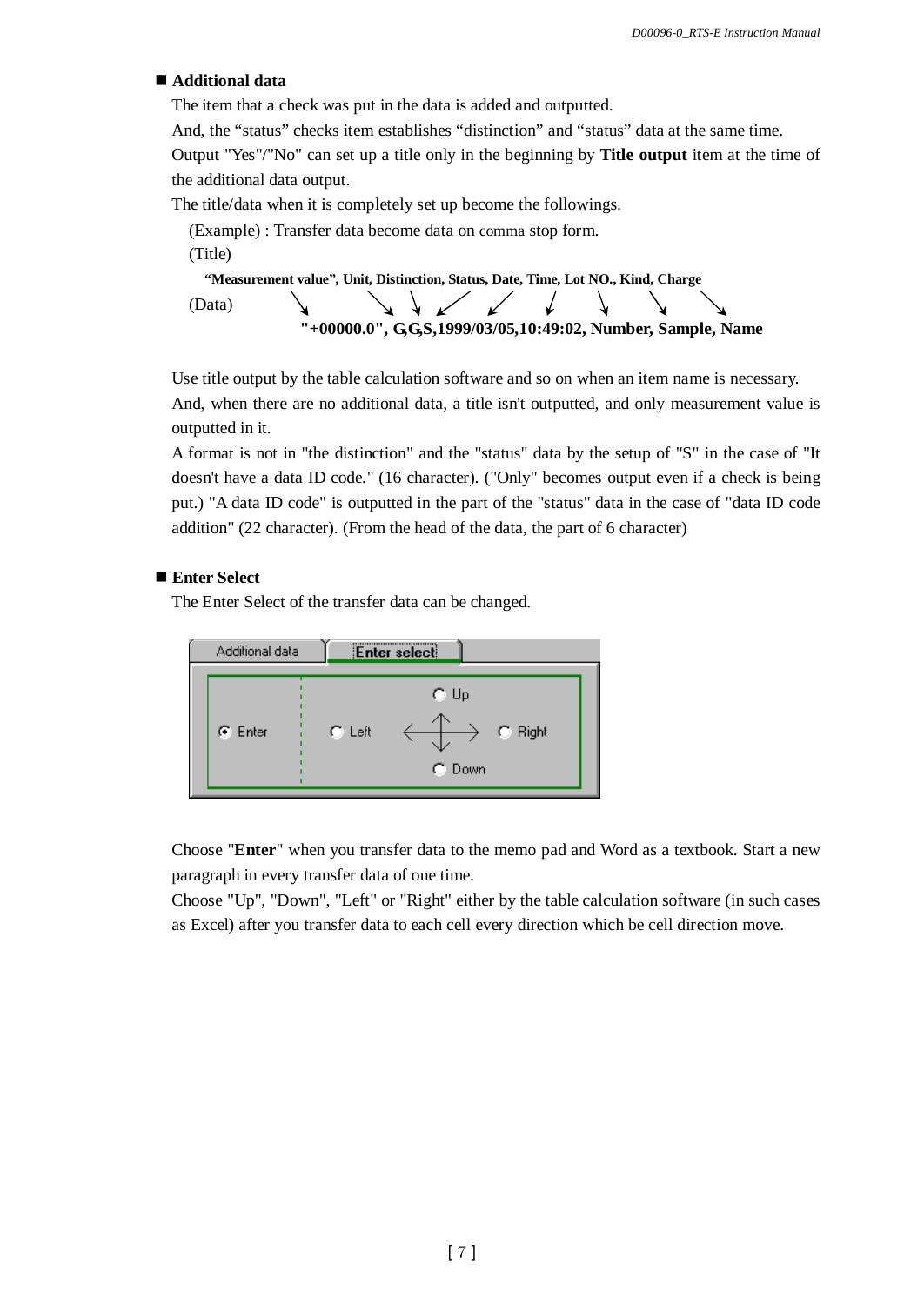## **5.Others**

(1)Precaution

- It doesn't work except for the electronic balance standard format manufactured by our company and the S format.
- [transfers data from now when a mouse is being clicked just before the data transfer. Don't operate it for a while.] Don't do the operation of the computer because a message is indicated. And, it is clicking on [at present with a mouse clicked at the time of the data transfer. Do you stop measurement?] Click on "**no**" when you don't stop "**yes**" when you stop it because a message is indicated.
- Make a setup of output control of the electronic balance the setup of (**o.c. 1,2,6**) except for the continuance when a setup of an interval timer is **0** second. When continuance is set up, a data transfer becomes continuance, and has the possibility that a mouse cursor stops moving. Do in this case as you click a mouse. A transfer can be stopped.
- Don't start application except for the forwarding address as much as possible during this software movement. And, don't do an imprudent mouse and key operation. Be careful because it unusually and sometimes works when data are transferred for other application.
- Set up an additional item as low as possible. When there are many items, it may operate faultily by the forwarding address application, the case that it is transferred in the interval time and that it can't be completed.
- $\blacksquare$  "?????" is transferred in the measurement value when data aren't being outputted from the electronic balance in the inte setup time. "**RS ERROR**" is outputted at the time of the communication error. "**DATA ERROR**" is outputted at the time of the data error.
- The condition of "**Num Lock**" "**Caps Lock**" "**Scroll Lock**" of the keyboard may change at the time of the data transfer.
- This software can't start it in the plural.
- The operation of the electronic balance and control can't be done in this software.
- Approve it because it is hardly responsible for the influence of the result that this software and an instruction manual were employed at all though assurance is being expected about the contents of this product.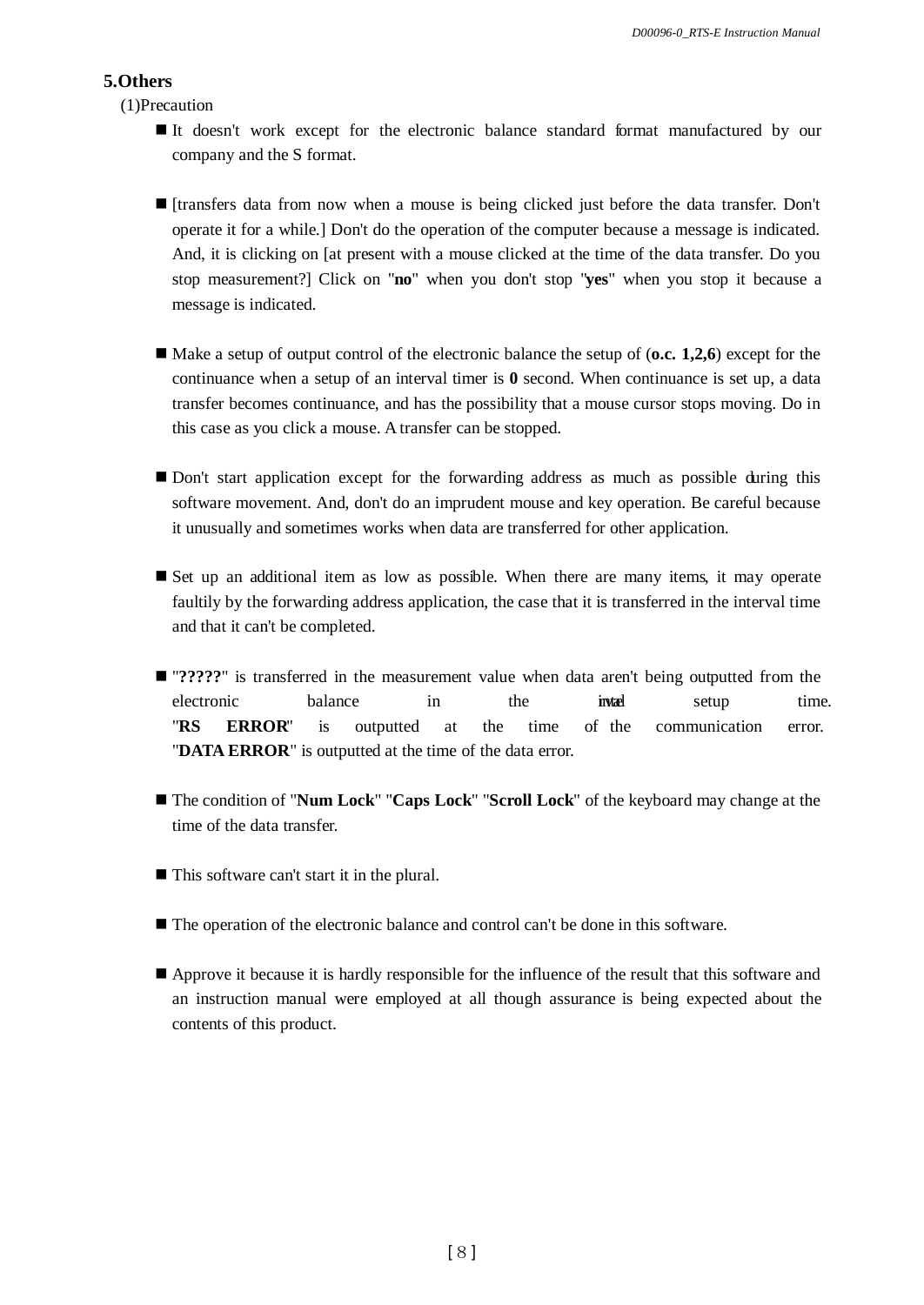(2)Setiing up the output control

- Make a setup of output control of the electronic balance manufactured by our company the following.
- (Refer to the instruction manual of the electronic balance for the details.)
	- **CAUTION:** A corresponding electronic balance is an electronic balance manufactured by our company.
		- (A single direction or the installation of both directions RS-232C output is necessary.)

| When the intake operation of the data is done on the electronic    |
|--------------------------------------------------------------------|
| balance side, at the time of an interval timer setup $= 0$ second. |

| Series name of the electronic<br>balance manufactured by our<br>company | The setup of function                                                                                                                                                                          | A setup of RS of<br>this software |
|-------------------------------------------------------------------------|------------------------------------------------------------------------------------------------------------------------------------------------------------------------------------------------|-----------------------------------|
| DI                                                                      | 6. o.c. 3 Output by pressing Print key.<br>7. b.L. 1 1200 bps                                                                                                                                  | Standard format<br>$1200$ bps     |
| CG<br>$C$ G-K<br>$CG-KF$                                                | 6. IF. 1 6 digit format<br>61. o.c. 3 Output by pressing S key.<br>62. b.L. 1 1200 bps                                                                                                         | Standard format<br>$1200$ bps     |
| HG2 / HG<br>PF2 / PF                                                    | 8. IF. 2 Seven-digit format<br>81. o.c. 3 Output by pressing S key.<br>82. b.L. 1 1200 bps<br>83. P.A. 0 No parity bit.                                                                        | Standard format<br>$1200$ bps     |
| GZ.                                                                     | 5. IF. 1 6 digit format<br>51. o.c. 3 Output by pressing Print key.<br>52. b.L. 1 1200 bps                                                                                                     | Standard format<br>$1200$ bps     |
| CUX1 / CUX2<br>CUX3<br>PCX <sub>2</sub>                                 | 8. IF. 1 6 digit format<br>81. d A. 1-7 Data kind choice<br>82. o.c. 3 Output by pressing * key.<br>83. b.L. 1 1200 bps                                                                        | Standard format<br>$1200$ bps     |
| <b>ARX</b>                                                              | It can't be used because it doesn't have a setup item.                                                                                                                                         |                                   |
| <b>SH</b>                                                               | Code $721 : No ID code.$<br>Code $612$ : Output it once when you pressing <b>P</b> key<br>at the time of the stability.<br>Code 514 : 1200 bps<br>(Others are setups at the time of shipping.) | S format<br>$1200$ bps            |

Push Set button, and register after it is based on the above table on the RS setup screen of this software by you and you establish Baud rate and a format.

**Format Standard It is chosen at the time of the standard electronic balance.**

**(Except for the thing of the SH series and the same kind)**

**Format S It is chosen at the time of the electronic balance of the kind which is the same as the SH series.**

And, the output control of the electronic balance is except for **o.c.3** of the upper table.

- o. c. 4 Automatic output with a load after stabilization.
- o. c. 5 One output when stabilized. (No output with unstable data)
- o. c. 7 One output by pressing **S**, **\*** or **Print** key after stabilization.

Don't make it a setup except for it.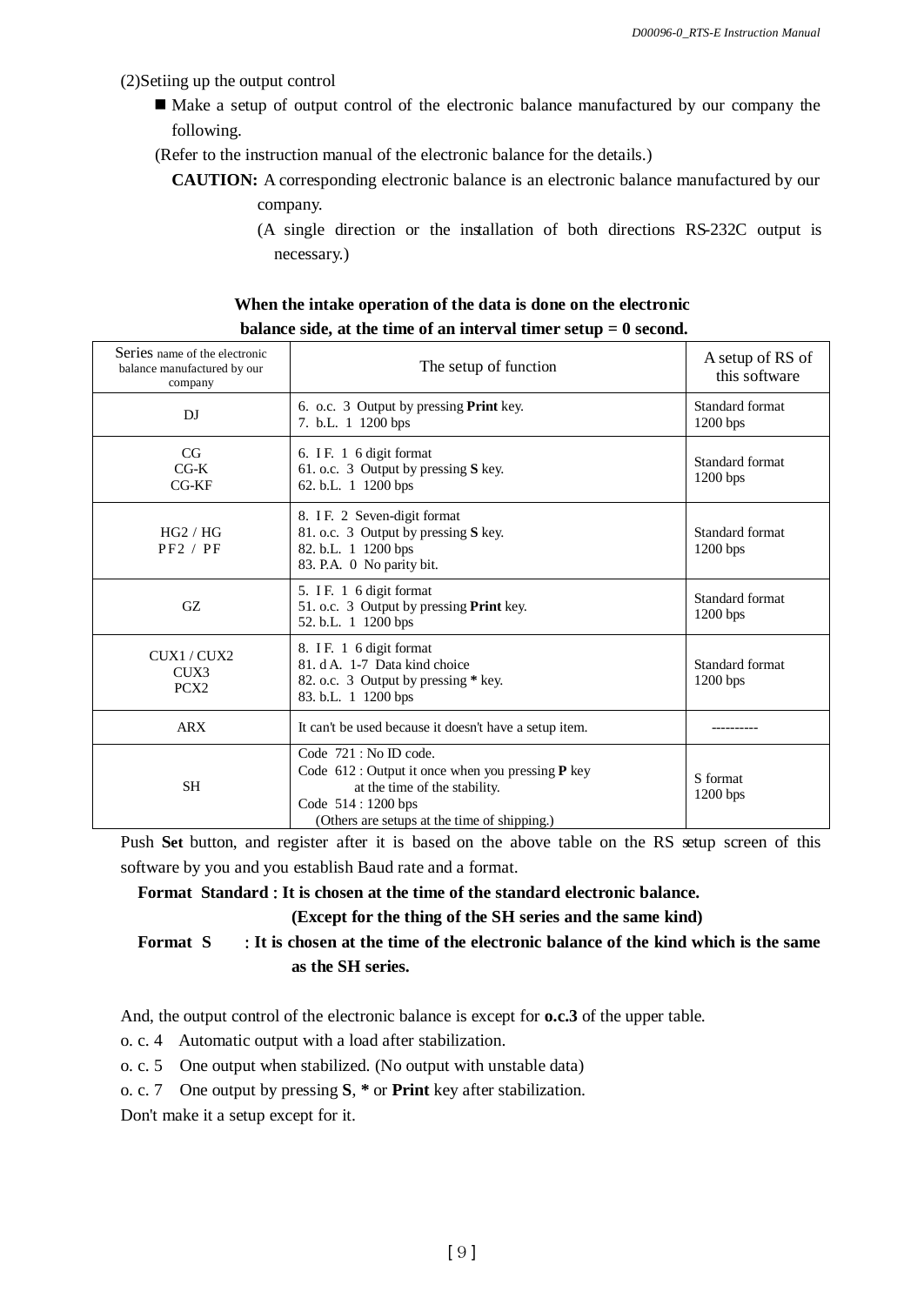| Series name of the electronic balance<br>manufactured by our company | The setup of function                                                                                                             | A setup of RS of this<br>software |
|----------------------------------------------------------------------|-----------------------------------------------------------------------------------------------------------------------------------|-----------------------------------|
| DJ                                                                   | Constant serial output<br>6. o.c. 1<br>7. b.L. 1<br>$1200$ bps                                                                    | Standard format<br>$1200$ bps     |
| CG<br>$CG-K$<br>$CG$ - $KF$                                          | 6 digit format<br>6. IF. 1<br>61. o.c. $1$<br>Constant serial output<br>62. b.L. 1 1200 bps                                       | Standard format<br>$1200$ bps     |
| CUX1 / CUX2<br>CUX3<br>PCX <sub>2</sub>                              | 7 digit format<br>8. IF. 2<br>81. o.c. 1<br>Constant serial output<br>82. b.L. 1<br>$1200$ bps<br>83. P.A. 0<br>No parity bit.    | Standard format<br>$1200$ bps     |
| CGX<br>$CGX-K$                                                       | 5. IF. 1<br>6 digit format<br>Constant serial output<br>51. o.c. 1<br>52. b.L. 1 1200 bps                                         | Standard format<br>$1200$ bps     |
|                                                                      | 8. IF. 1<br>6 digit format<br>81. d A. 1-4 Data kind choice (Note .1)<br>82. o.c. 1 Constant serial output<br>83. b.L. 1 1200 bps | Standard format<br>$1200$ bps     |
|                                                                      | 4. IF. 1 6 digit format<br>Constant serial output<br>41. o.c. $1$<br>$1200$ bps<br>42. b.L. $1$                                   | Standard format<br>1200 bps       |
| <b>ARX</b>                                                           | Communication mode 0: CSP-16 format<br>(Note.2)                                                                                   | Standard format<br>9600 bps       |
| <b>SH</b>                                                            | Code 721 : No ID code.<br>Code 614 : Constant auto output<br>Code 514 : 1200 bps<br>(Others are setups at the time of shipping.)  | S format<br>$1200$ bps            |

#### **When a setup of an interval timer is more than two seconds.**

Push **Set** button, and register after it is based on the above table on the RS setup screen of this software by you and you establish Baud rate and a format.

## **Format Standard It is chosen at the time of the standard electronic balance.**

**(Except for the thing of the SH series and the same kind)**

**Format S It is chosen at the time of the electronic balance of the kind which is the same as the SH series.**

 $(Note.1)$ : Don't choose  $81.dA.5 - 7$  in this case.

**(Note.2)** : An **ARX** series is to set up Baud rate of the RS setup screen of this software in 9600 bps because Baud rate is a **9600** bps fixation.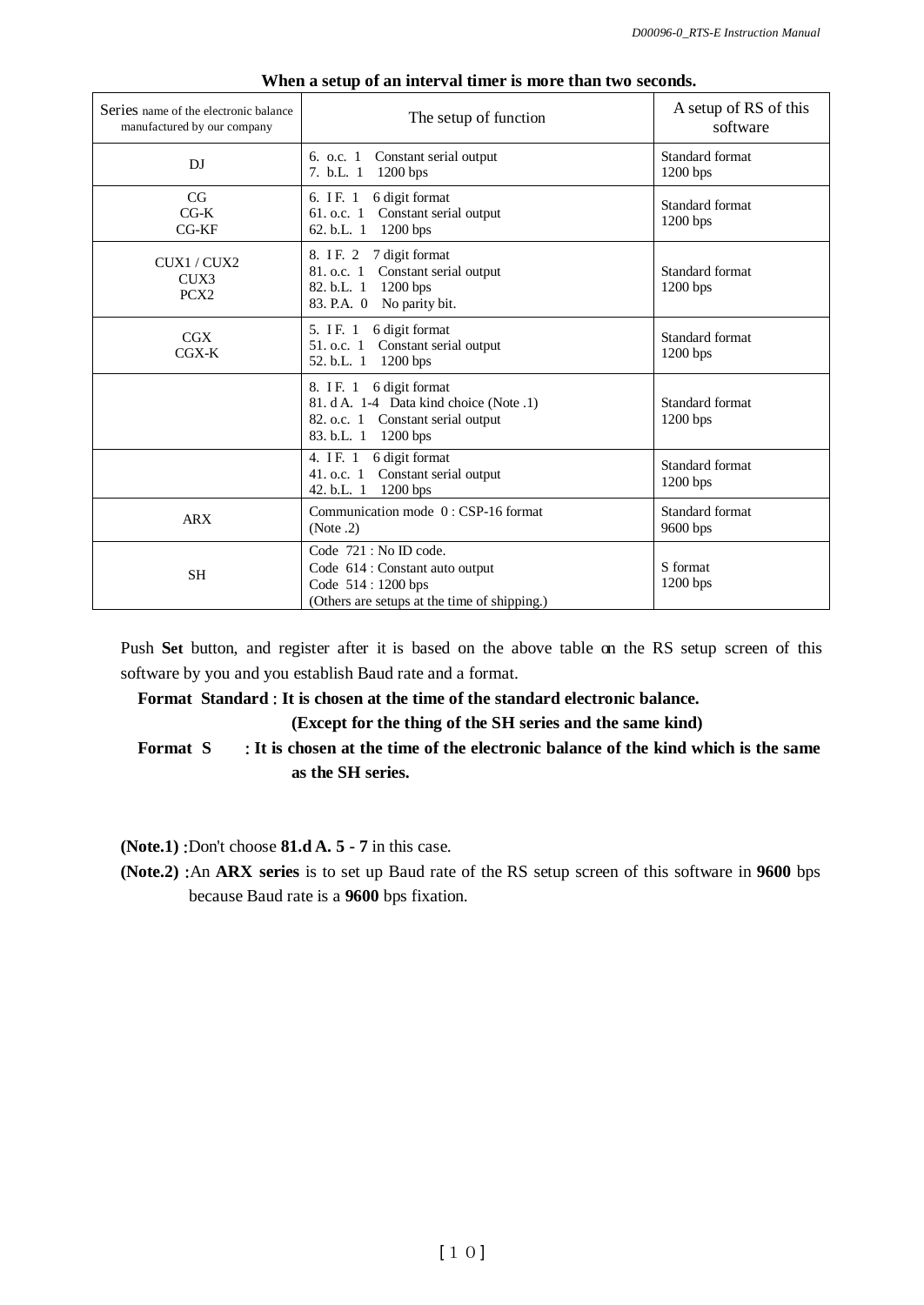#### $(3)Q&A$

#### **About the relations between the input data and the transfer data?**

• Relations between the input data and the transfer data are shown in the following. (Format : Standard)

(When it is added only in unit/status/date/time)

**input data**

numerical value unit distinction/status P1 D1 D2 D3 D4 D5 D6 D7(D8) U1 U2 S1 S2 CR LF (numerical value data 6 digit example) + 0 3 1 5 . 2 6 G G S CR LF

#### **Transfer data**

(only numerical value)  $\therefore +0315.26$ (Enter) (There are additional data.) "+0315.26", G,G,S,1998/12/10,10:54:38(Enter) **Note** : (Enter) are Enter key codes.

It is. And (D8) is added when numerical value data seven digits are established.

### ■ **Do you process comma stop data with Excel?**

 When additional data are established, they become comma stop data, and all data are inputted to one cell. The following operation is done to divide each data into each cell.

Operation with Excel

- All the data are chosen.
- **Data** Menu-> Stop position is selected.
- **Stop position designated wizard** -> **Comma and tab ---** is selected -> Click the "**Next**".
- Put a check in the "comma" in the "**Stop character of the line**". -> Click the "**Next**".
- "**The necessary data form of the line**" is selected, and it clicks on "**Complete**".

Data are divided into each cell in the above.

#### ■ Do you set up the cell movement direction of Excel?

- When cell movement direction after input of data is set up on the Excel side. Make a **Enter Select** treatment of the **RTS-E Setup** window of this software a " **Enter** ". -> Click the Excel **Tool** menu -> **Option ->** Specify a direction by the establishment item of "**Edit**" after putting a check in "**Move cell after the input**."
- Choose "**Up**", "**Down**", "**Left**" or "**Right**" either of a setup of Enter Select of the RS setup screen when you set up a cell movement direction after input of data by this software. (As for the above Excel side setup, it can be moved independently.)